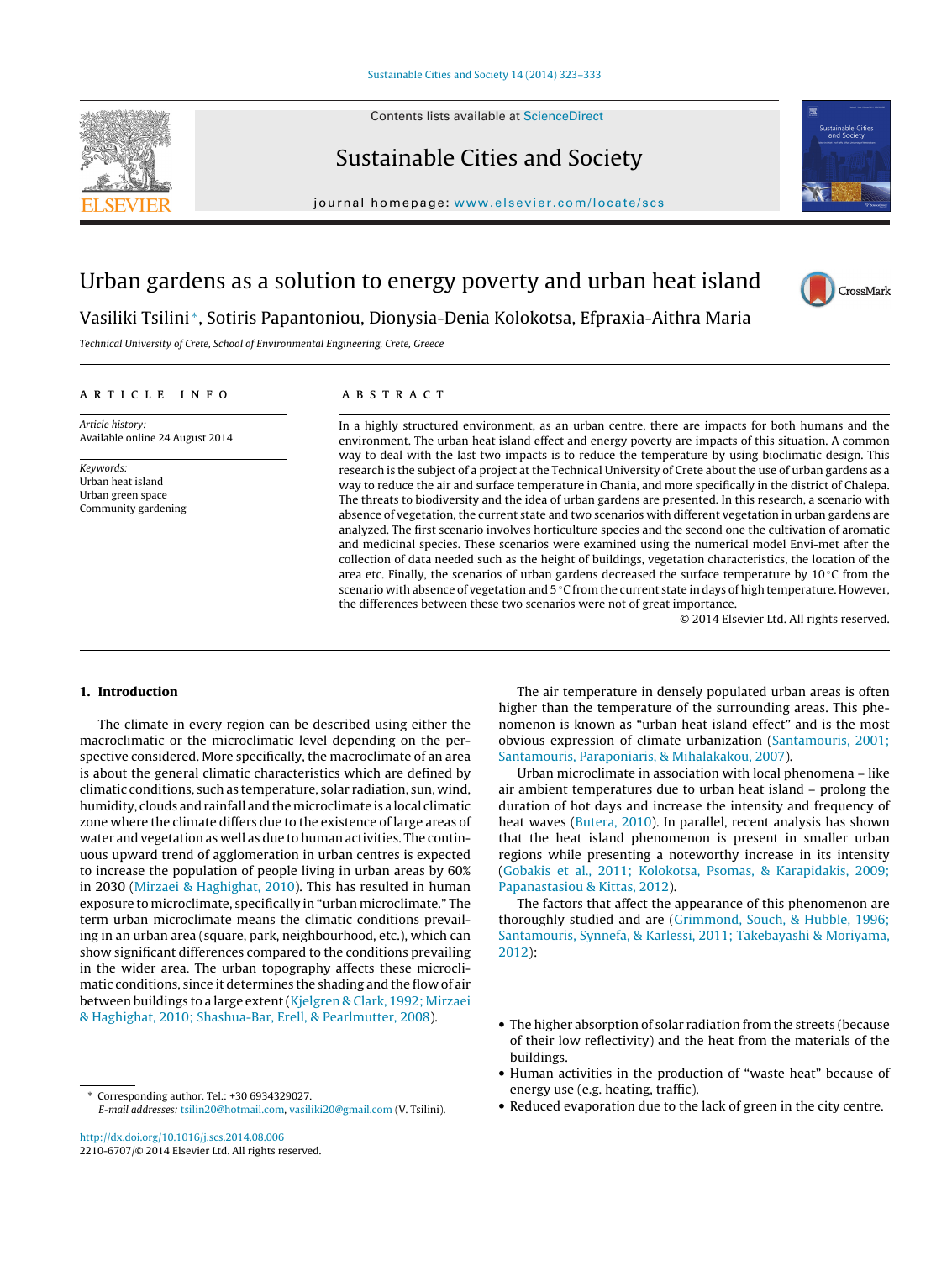The aforementioned factors can be diminished by using innovative materials and by increasing the urban greenery either in the form of urban parks or green facades and roofs [\(Ottelé,](#page--1-0) [Perini,](#page--1-0) [Fraaij,](#page--1-0) [Haas,](#page--1-0) [&](#page--1-0) [Raiteri,](#page--1-0) [2011;](#page--1-0) [Santamouris,](#page--1-0) [2014;](#page--1-0) [Wong](#page--1-0) et [al.,](#page--1-0) [2007\).](#page--1-0)

Simultaneously there is a growing interest concerning energy and fuel poverty [\(Garcia](#page--1-0) et [al.,](#page--1-0) [2008;](#page--1-0) [Oreszczyn,](#page--1-0) [Hong,](#page--1-0) [Ridley,](#page--1-0) [&](#page--1-0) [Wilkinson,](#page--1-0) [2006;](#page--1-0) [Santamouris](#page--1-0) et [al.,](#page--1-0) [2013\).](#page--1-0) Energy poverty is the difficulty or inability to maintain housing at appropriate temperature and other essential energy services: lighting, transport or electricity to use the Internet or other systems and devices ([Boardman,](#page--1-0) [1991\).](#page--1-0) Nowadays, many people are unable to meet their basic energy needs and this results to poor indoor environmental conditions and increased building related illnesses [\(Mercer,](#page--1-0) [2003;](#page--1-0) [Rebetez,](#page--1-0) [Vescovi,](#page--1-0) [&](#page--1-0) [Rong,](#page--1-0) [2005\).](#page--1-0)

Energy poverty cannot easily be measured despite the fact that it may be based on variables such as the failure to maintain proper temperature in a residence, the proportion of people with unpaid bills or the number of homes with leaks, cracks or more. However, taking into account some published studies at least 50 million people are suffering from energy poverty [\(EPEE,](#page--1-0) [2009\).](#page--1-0)

Due to the seriousness of this phenomenon, the European Economic and Social Committee of the EU adopted an Opinion (2011/C 44/09) published in the Official Journal of the European Union on "Energy poverty in the context of liberalization and the economic crisis". This formal opinion targets to the enhancement of the competitiveness of European society through the liberalization of the energy market, underlines the role of transparency and separation of powers in the energy sector, and promotes the creation of energy market based on the cooperation between the Member States. The aim of all the above should be the benefit of all consumers in order to improve their quality of life ([Cabeza,](#page--1-0) [2011\).](#page--1-0)

Last but not least, urban deterioration is linked with the degradation of biodiversity. In recent years there have been enormous changes in natural ecosystems. The shift of people towards urban centres, the removal of the natural environment and daily activities has led to threats to biodiversity [\(Reid](#page--1-0) [&](#page--1-0) [Swiderska,](#page--1-0) [2008\).](#page--1-0)

If we consider the aforementioned issues, i.e. the deterioration of the quality of life by the energy poverty as well as the deterioration of the urban thermal environment and biodiversity, urban gardens may provide a suitable solution by addressing poverty, urban heat stress and biodiversity in the urban environment.

An urban garden is "land used for growing food from people of different families, usually urban dwellers with limited access to their own land. An urban garden differs from public green spaces because the main characteristic is the familial assistance to produce their own products, vegetables, or medical herbs" [\(Okvat](#page--1-0) [&](#page--1-0) [Zautra,](#page--1-0) [2011\).](#page--1-0) Looking back in time, urban gardens were developed in the 80s, where cities offered to the poor a small part of land in the city to cultivate their own produce [\(Okvat](#page--1-0) [&](#page--1-0) [Zautra,](#page--1-0) [2011\).](#page--1-0) Nowadays that a new economic crisis affects all Europe, the idea of urban gardens is called as a solution to address energy poverty and reduce the impacts on biodiversity. More specifically, it examines the scenarios of cultivating horticultural or medicinal species in urban gardens (in areas already cultivated) to lower the temperature and therefore reducing the energy needed to cool buildings.

To this end the aim of the present paper is to analyze the contribution of the urban gardens in urban heat island mitigation by cultivating horticultural and medicinal species that can be used as food by the garden's owners. For the analysis, a case study area in Chania, Crete, Greece is selected.

The paper is structured in seven sections. Section 2 includes a description of the area and its characteristics, Section 3 describes the methodology and tools used and Section [4](#page--1-0) the results of the numerical model. Finally the discussion and the derived conclusions are incorporated in Sections [5](#page--1-0) [and](#page--1-0) [6](#page--1-0) respectively.

#### **2. Description of the study area**

#### 2.1. Location

The study area of this research is in the town of Chania, a city located in the northwestern part of Crete. More specifically, the block examined is located in the district of Chalepa. The district of Chalepa began to be developed to the eastern part of the Chania city in the 19th century. Today, this district is one of the most historic areas of Chania because of the prominent place in the history of Crete after the famous "Contract of Chalepa". The "Contract of Chalepa" was signed in October 1878 between the Ottomans and the Cretans and resulted in the limited concession of constitution autonomy to the island. Although the area is not in the immediate central part of the city, it is quite densely populated.

The block selected consists of five buildings, two of which are block of flats (with several floors) and the rest are smaller buildings (with two or three floors) ([Fig.](#page--1-0) 1).

Observing the daily "life" of this block, it is understood that this area is a quiet small typical neighbourhood. The use of these buildings is mostly residential. Moreover, the area is characterized by some vegetation. Trees, plants and herbs appear around all buildings. The vegetation is shown in [Fig.](#page--1-0) 2.

## 2.2. Climatic characteristics

The city of Chania and the region of Chalepa have a typical Mediterranean climate: hot summers and mild winters. The area is also characterized by strong winds ([Municipality](#page--1-0) [of](#page--1-0) [Chania,](#page--1-0) [2014\).](#page--1-0)

### **3. Methodology and tools**

The creation of green spaces is a technique that has been applied in the past in other studies. In those studies, the modelling programme Envi-met is used ([Chow,](#page--1-0) [Pope,](#page--1-0) [Martin,](#page--1-0) [&](#page--1-0) [Brazel,](#page--1-0) [2010;](#page--1-0) [Lahme](#page--1-0) [&](#page--1-0) [Bruse,](#page--1-0) [2003\).](#page--1-0) This programme is also selected for the urban gardens' in Chania case study analysis.

#### 3.1. Use of Envi-met

Envi-met is a three-dimensional microclimate model designed to simulate the interactions of the surface, plants and air in an urban environment. The spatial resolution allows the simulation of the interaction on a small scale. Envi-met is a prognostic model and is based on the fundamental laws of fluid dynamics and thermodynamics ([Michael](#page--1-0) [Bruse](#page--1-0) [&](#page--1-0) [Team,](#page--1-0) [2010\).](#page--1-0)

The technical aspects and modules used in Envi-met are given in [Table](#page--1-0) 1 ([Michael](#page--1-0) [Bruse](#page--1-0) [&](#page--1-0) [Team,](#page--1-0) [2010\).](#page--1-0)

The first step in order to use Envi-met is to create the area input file. This file combines the position and height of buildings, position of plants, distribution of surface materials and soil types, position of gas sources, position of receptors (i.e. selected points inside the model area, where processes in the atmosphere and the soil are monitored in detail), database links and geographic position of the location on earth. These characteristics are set by using grids.

The next step is the creation of the configuration file which defines the settings for the simulation to run. These settings are the area input file, the name of the output file, the day the simulation runs, the meteorological settings and the plant database. The inserted data are given in [Table](#page--1-0) 2.

In the end, the simulation runs and gives temperature results for every period of the time chosen (out of four seasons) by the configuration file.

For the visualization of the results, Leonardo is used. Leonardo is the interactive visualization and analysis tool for Envi-met and BOTworld.It canturnsimulationresults fromcharts into simple line